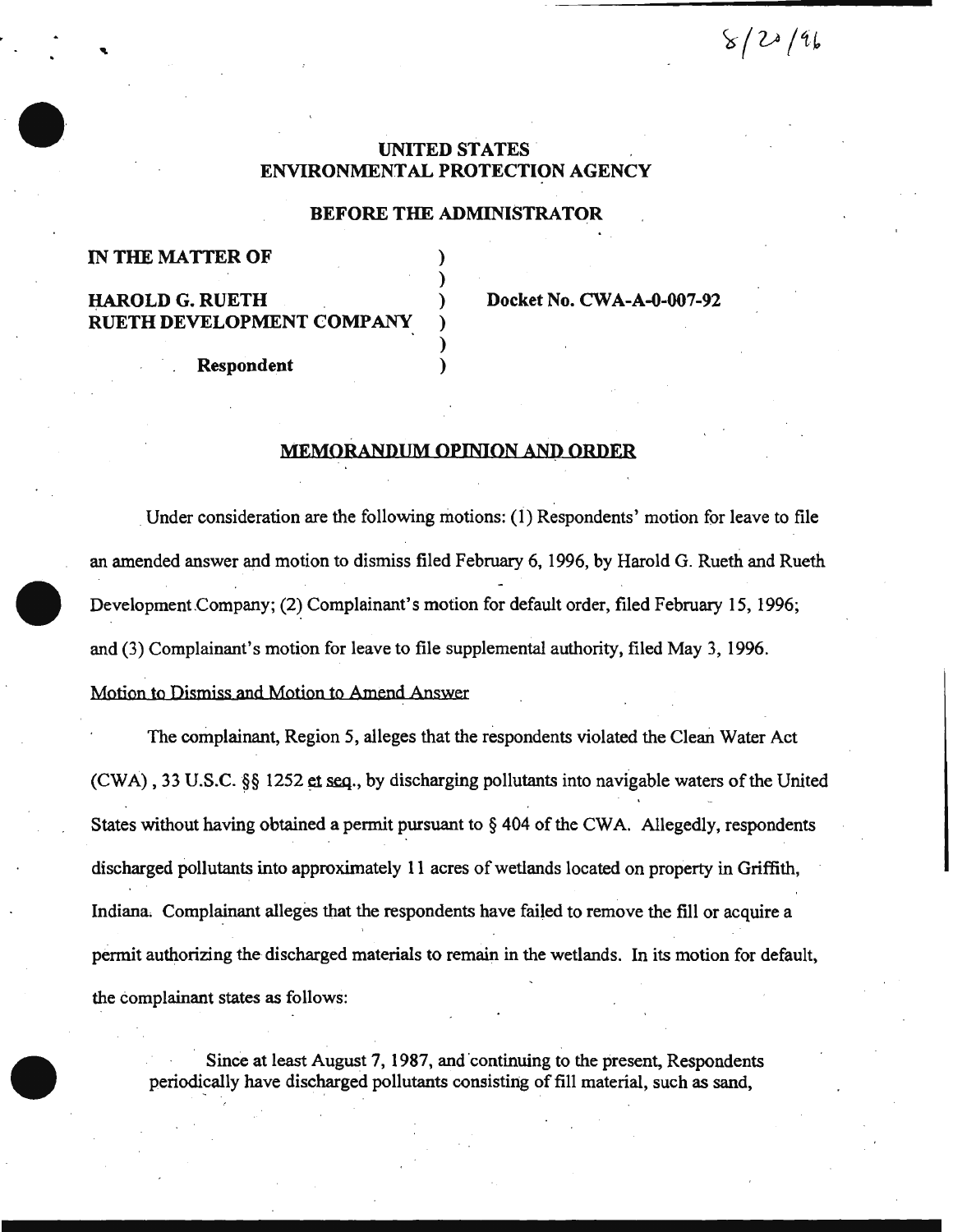gravel road base, asphalt, and cement curbing, into wetlands at the Woodland Estates subdivision in Griffith, Indiana. The fill generally is located in the southeast corner of the subdivision near Rueth Drive, Holly Lane, Oak Street and Lillian Avenue. Respondents continued to fill the wetlands, despite warnings issued during on-site visits and formal written non-compliance notifications, the posting of stop work signs, the issuance of a "cease and desist" order by the U.S. Army Corps of Engineers....

'

. . . [T]he [adjacent Hoosier Prairie State Nature Preserve (HPSNP)J and its wetlands have been and continue to be adversely impacted by the loss of hydrologic function caused by the filling and draining of the Woodland Estates wetlands. (Default Mot. at 7-8).

Respondents move to dismiss the complaint which was filed against it, on August 12, 1992, on the ground that it exceeds the five year limit on initiating actions for civil penalties . imposed by 28 U.S.C. § 2462. Respondents urge that because the August 12, 1992 complaint fails to cite any "violations" after August 7, 1987, it was five days late and barred by § 2462. Respondents characterize the proper time for issuing a complaint as the "date the Government discovered or should have discovered the violation" or when the government "knew or reasonably should have known of the violation." Respondents find support for its view that the violation accrued on August 7, 1987, and no later, in United States v. Telluride, 884 F. Supp. 404 (D. Colo. 1995).

The complainant opposes the motion to dismiss on the grounds that the CWA provides' that when discharged material remains in wetlands without a required permit, each additional day constitutes a violation of§ 301 of that Act. It is complainant's view that because the material remains in wetlands without a permit, the violation continues daily and beyond the August date cited in the complaint. Complainant also represents in its prehearing exchange that unauthorized ' ' discharges continued at the Woodland Estates after August 7, 1987, on or about November25,

2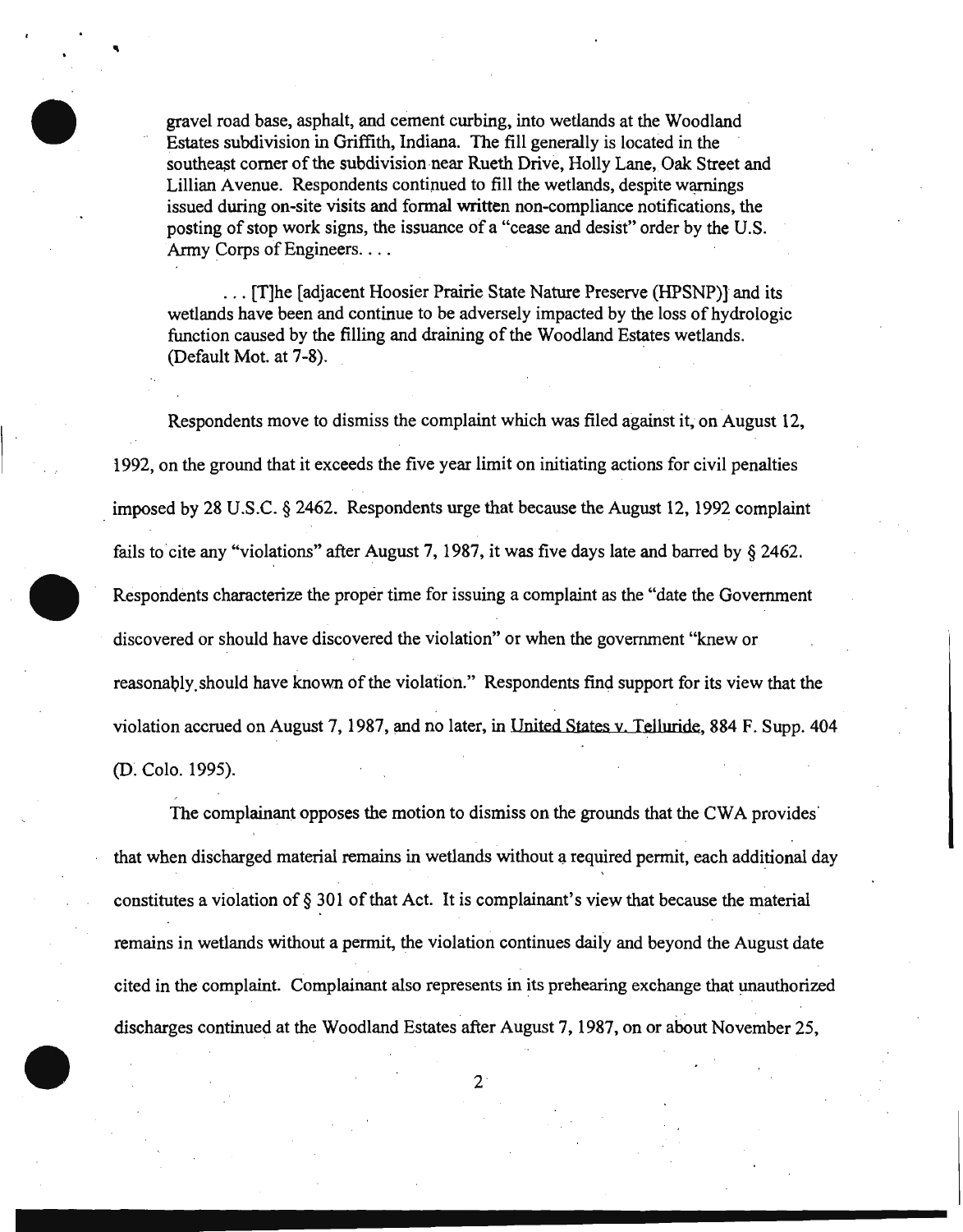1987, and December 9, 1987. These dates, complainant maintains, substantiate the representation made in the complaint that the discharges, in addition to their statutorily defmed impact, continued after August 7, 1987. Complainant argues that these grounds act to toll § 2462, the statute of limitations, and render respondents' statute of limitations argument moot.

'

Respondents' reply does not address the complainant's factual and statutory arguments on which it rests the timeliness of its complaint. Those allegations and arguments sufficiently establish that the complaint is timely. The facts alleged by the complainant specifically state that harm from the discharge of pollutants continued after August 7, 1987, and that the discharge of the pollutants continued after August 7, 1987. Respondents have not alleged any facts that indicate that that is not the case. Whether the events that give rise to this action are viewed on the dates of the discharge of pollutants or the continuing after effects of their harm, they establish sufficiently that this case was timely pursuant 28 U.S.C.  $\S$  2462. Here, there are both factual allegations that pollutants continued to be discharged within five years of issuance of the complaint and statutory allegations that the impact continues to this day. Section 301 of the Clean Water Act states that each day that these matters are not rectified results in a violation of the Act. For these reasons, the court's opinion in Telluride Co., supra at 2, and the case on which it relies, 3M Company (Minnesota Min. and Mfg..) v. Browner, 17 F. 3d 1453 (D.C. Cir. 1994), provide no direct guidance in the disposition of respondent's motion to dismiss. The court in Telluride Co, did not consider  $\S 301$  of the CWA which provides that discharge of a polluting substance into wetlands continues to result in liability until it is removed or permitted. 3M Company provides even less guidance. The court reviewed the timeliness of a complaint issued under the Toxic Substances Control Act and the question about what would be a continuing

3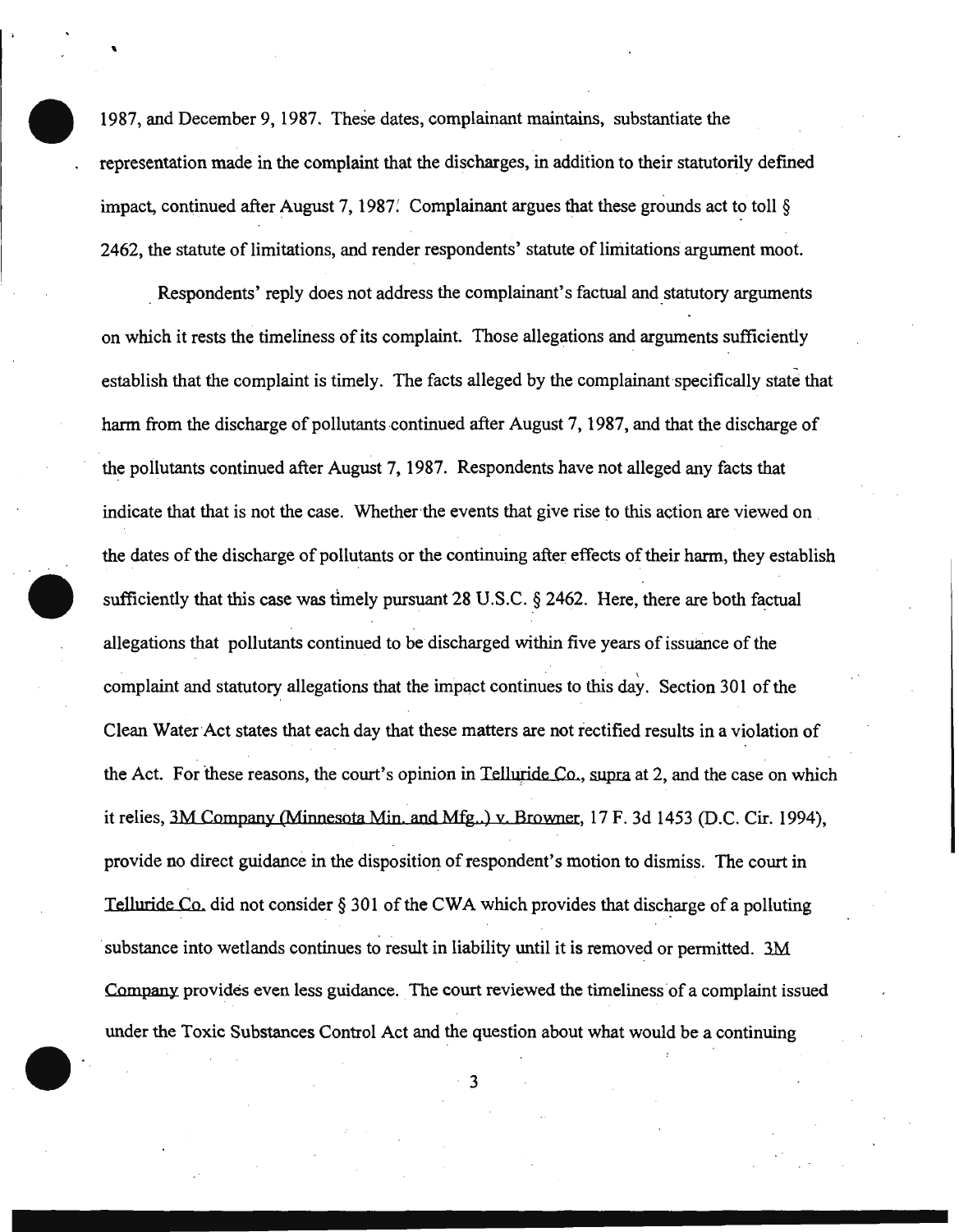violation under that Act was not an issue before the court. The court in 3M Company made no mention whatsoever of the CW A, its statutory scheme, or the particular facts which led to issuing a complaint in this case.  $1/$  For these reasons, the motion to dismiss will be

denied. 2/

Respondents request leave to amend their answer to include the statute of limitations as a defense to the complaint. Section  $22.15(e)$  provides that respondents may amend their answer upon motion granted by the presiding officer. While the complainant opposes granting the . . request, it has not provided an adequate reason for denying the amendment at this stage of the proceeding. 3/ Granting the amendment will not complicate the proceeding nor delay its

*11* 

In their reply the respondents urge that the court's opinion in Friends of Santa Fe County v. Lac Minerals, Inc., 892 F. Supp. 1333 (D.N.M. 1995) provides a rationale for granting their motion to dismiss. There, the court followed the long held proposition that a citizens suit could not prevail unless they could establish that there was. either a continuous or intermittent violation. The court noted that there was testimony that there may not have been a continuous violation but it pointed out that the "factfinder will have to determine what evidentiary weight to give to these opinions." The court does not say that the plaintiffs could not proceed with their case. In this case, the complainant has alleged continuous adverse impact by the loss of hydrologic function in the filling of the Woodland Estates wetlands. Those facts remain to be established but the allegations alone give rise to a valid and timely complaint.

 $2/$  The complainant requests leave to file a supplemental authority. The request will be granted.

3/ Counsel for respondents states in an affidavit that he is inexperienced and did not become familiar with the time limitation defense until after the answer had been prepared. In fact, as complainant points out, it took three years for him to become aware of respondents' key defense. Counsel's inability to represent his client for whatever reason is not an excuse for amending an answer. The grant of respondent's motion to amend its answer was in no respect premised on counsel's admitted inadequacies.

 $\overline{4}$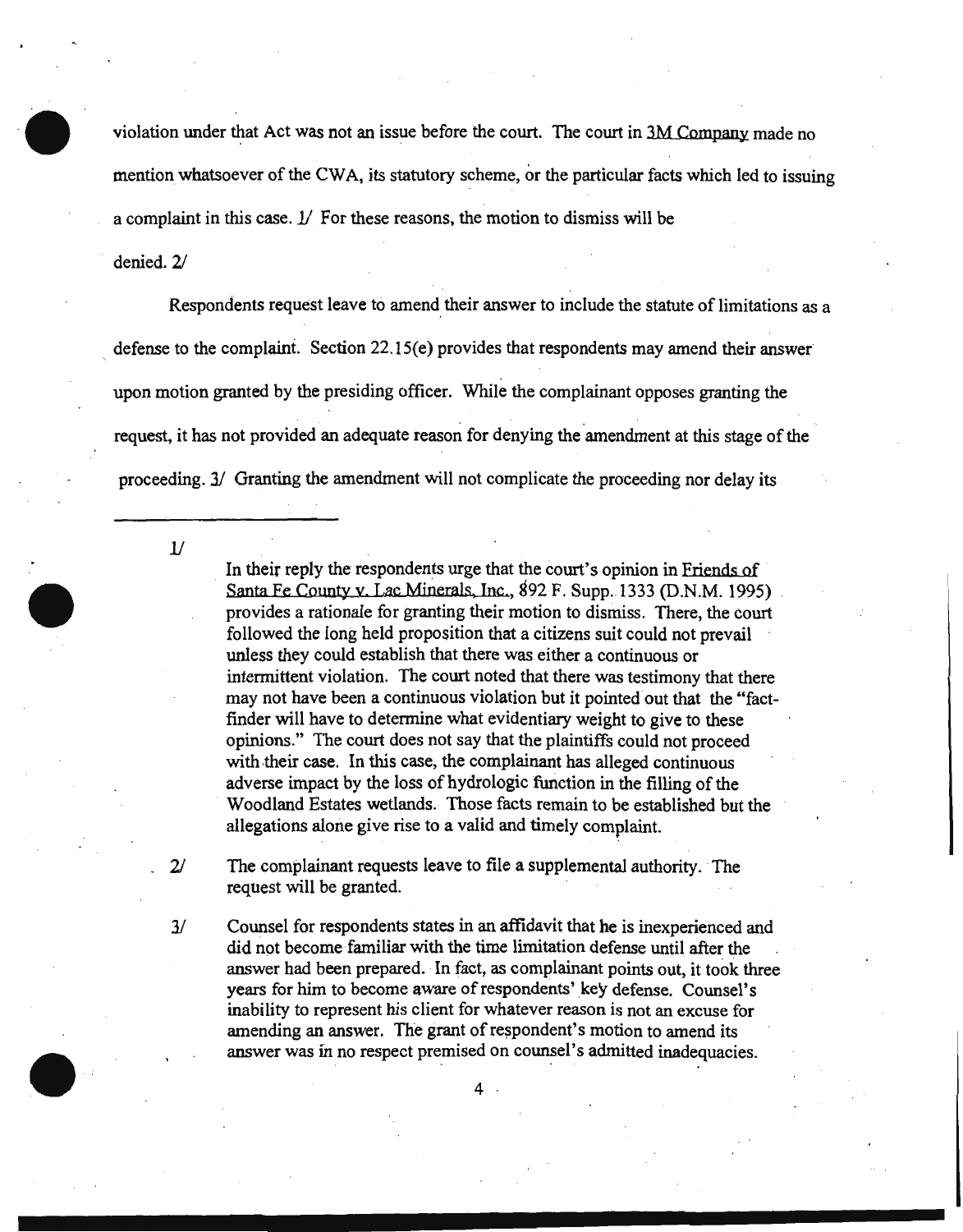resolution, since the issue raised by the respondents has already been resolved. Respondents' ' motion for leave to amend its answer will be granted, and complainant's motion to strike respondent's motion will be denied.

Complainant's Motion to Hold Respondents in Default

Complainant moves to find the respondents in default pursuant to § 22.17 of the rules of practice because respondents have not complied with two prehearing orders of presiding officers regarding their witnesses and exhibits. While respondents did not timely comply with the prehearing orders, they have done so now and are no longer in default. Complainant's motion is moot and will be denied.

#### ACCORDINGLY, IT IS ORDERED that:

1. Respondents' Motion to Dismiss IS DENIED. ,

2. Respondents' Motion to Amend Answer IS GRANTED.

3. Complainant's Motion to Strike Amendment to Answer IS DENIED.

4. Complainant's Motion for Leave to File Supplemental Authority IS GRANTED.

s

5. Complainant's Motion for Default Order IS DENIED.

Edward J. Kuhmann

Administrative Law Judge

Date: August 20, 1996 Washington, D.C.